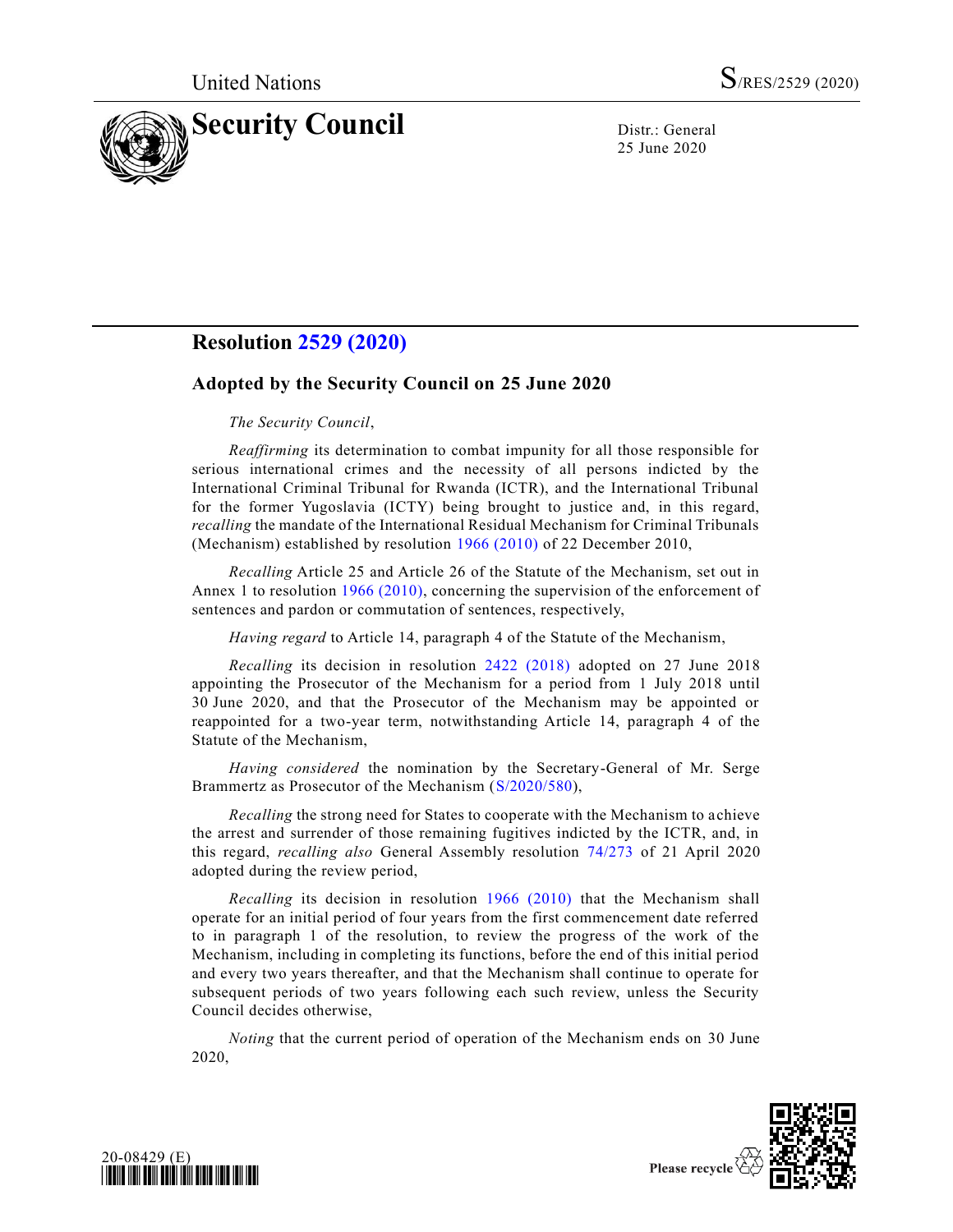*Having conducted* its review of the progress of the work of the Mechanism, including in completing its functions, since the last review of the Mechanism in June 2018, pursuant to paragraph 17 of resolution [1966 \(2010\)](https://undocs.org/en/S/RES/1966(2010)) and in accordance with the procedure set out in the statement of its President of 28 February 2020 [\(S/PRST/2020/4\)](https://undocs.org/en/S/PRST/2020/4),

*Acting* under Chapter VII of the Charter of the United Nations,

1. *Decides* to appoint Mr. Serge Brammertz as Prosecutor of the International Residual Mechanism for Criminal Tribunals with effect from 1 July 2020 until 30 June 2022;

2. *Urges* States to cooperate fully with the Mechanism;

3. *Continues to urge* all States, especially States where fugitives are suspected of being at large, to intensify their cooperation with and render all necessary assistance to the Mechanism, in particular to achieve the arrest and surrender of all remaining fugitives indicted by the ICTR as soon as possible;

4. *Notes* with concern that the Mechanism faces problems in the relocation of acquitted persons and convicted persons who have completed serving their sentence, *emphasises* the importance of finding expeditious and durable solutions to these problems, including as part of a reconciliation process, *encourages* all efforts to that end, and, in this regard, *reiterates* its call upon all States to cooperate with and render all necessary assistance to the Mechanism;

5. *Welcomes* the arrest in France on 16 May 2020 of Félicien Kabuga, indicted for genocide and crimes against humanity allegedly committed in Rwanda in 1994, *commends* the cooperation between the Mechanism, in particular the Office of the Prosecutor, and law enforcement and judicial authorities in France, as well as Rwanda, Belgium, the United Kingdom, Germany, Austria, the Netherlands, Luxembourg, the United States, Switzerland and others, together with EUROPOL and INTERPOL, which contributed to locating and to the arrest of the fugitive, and *recognises* this is an important step of cooperation with the Mechanism, in accordance with paragraph 4 of resolution [2422 \(2018\),](https://undocs.org/en/S/RES/2422(2018)) to bring to justice persons indicted by the ICTR;

6. *Emphasises* that, in view of the substantially reduced nature of the residual functions, the Mechanism was established to be a small, temporary and efficient structure, whose functions and size will diminish over time, with a small number of staff commensurate with its reduced functions, and, recognising in this regard the full commitment to these elements expressed by the Mechanism, *requests* the Mechanism to continue to be guided in its activities by these elements;

7. *Welcomes* the report [\(S/2020/309\)](https://undocs.org/en/S/2020/309) submitted by the Mechanism to the Council pursuant to its Presidential Statement [\(S/PRST/2020/4\)](https://undocs.org/en/S/PRST/2020/4) for the purposes of the review of the progress of the work of the Mechanism, including in completing its functions, as required by paragraph 17 of resolution [1966 \(2010\),](https://undocs.org/en/S/RES/1966(2010)) and the report of the Office of Internal Oversight Services (OIOS) on the evaluation of the methods and work of the Mechanism [\(S/2020/236\)](https://undocs.org/en/S/2020/236), taking note of the OIOS's conclusions on the Mechanism's implementation of the OIOS recommendations and paragraph 8 of resolution [2422 \(2018\);](https://undocs.org/en/S/RES/2422(2018))

8. *Takes note* of the work of the Mechanism to date, in particular development of a legal and regulatory framework, procedures, and working practices consistent with the Statute of the Mechanism and drawing on lessons learned from and best practices of the ICTY and ICTR and of other tribunals, including use of rosters to ensure judges and staff are utilized only when required, enabling judges and staff to work remotely to the maximum extent possible, and minimizing the need for